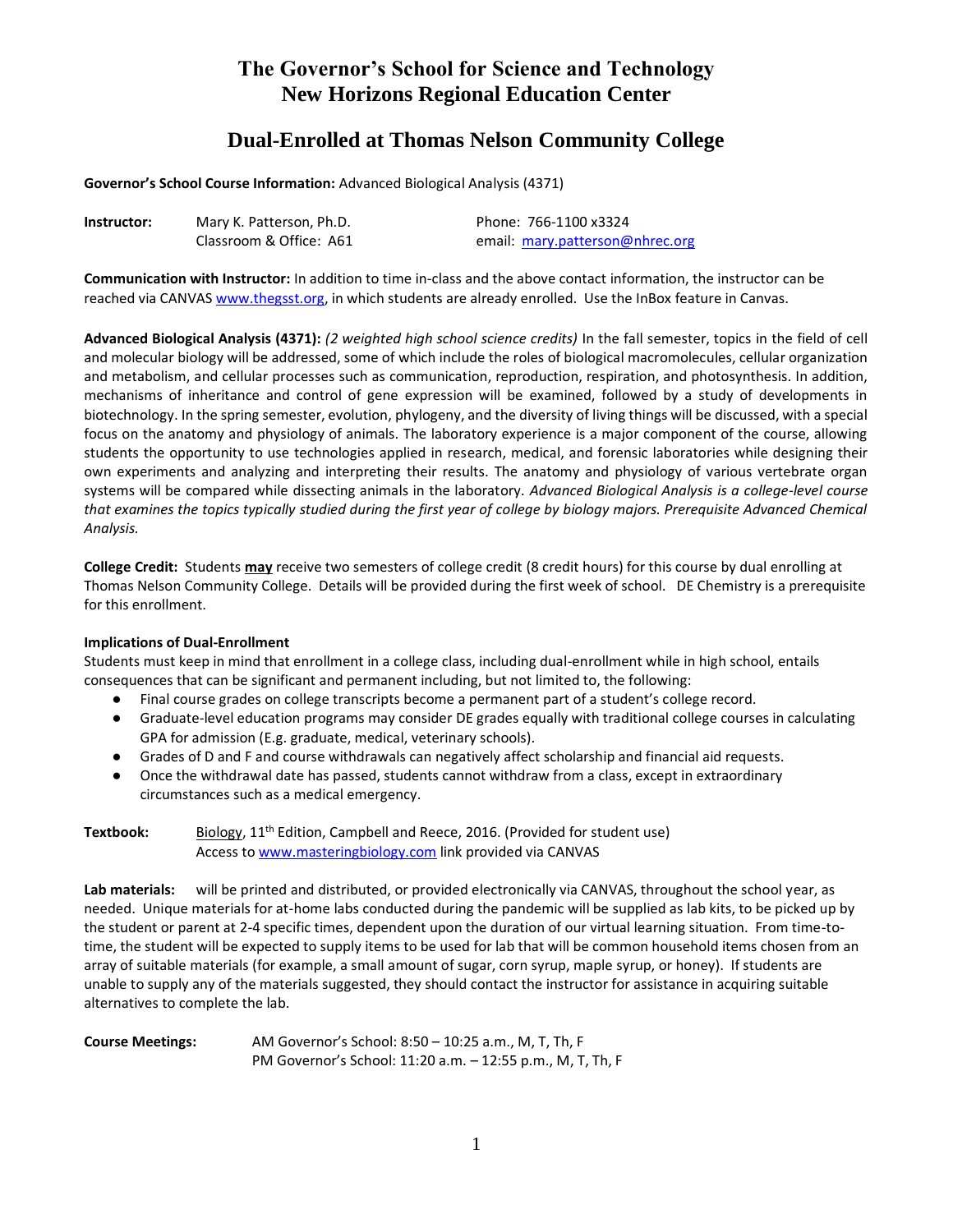## **Dual-Enrolled at Thomas Nelson Community College**

**Grading Scale:** A = 90-100%, B = 80-89%, C = 70-79%, D = 60-69%, F = less than 60%

**First Quarter Grades:** (Note, distributions may change for Hybrid or Face-to-Face Learning Models) 60% of grade is determined by the content component of the class

- $\bullet$  Tests 15%
- Quizzes 15%
- Homework & In-Class assignments 20%
- Notes from videos/lectures/reading assignments 10%

40% of grade is determined by all lab-related work

- $\bullet$  Prelab Assignments 15%
- Lab Assignments (Reports & Tests) 25%

| <b>Semester Grade Determination:</b> $\;$ S1 Grade = 45% Q1 + 45% Q2 + 10% Semester Exam |  |
|------------------------------------------------------------------------------------------|--|
| S2 Grade = TBA, depending upon virtual, hybrid, or face-to-face learning                 |  |
| Yearlong Grade = $50\%51 + 50\%52$                                                       |  |

**Instructional Methods:** AT MINIMUM, THE FIRST NINE WEEKS OF THE FALL TERM, 2020, GSST COURSES WILL BE ENTIRELY VIA REMOTE LEARNING. The Biology Class will meet via \*Live\* class conferences daily, except as indicated by the instructor, for 30-60 minutes every weekday except Wednesday. During these \*Live\* sessions, students should expect mini-lectures, large- and small-group discussions, small-group projects, and presenting to the whole class. In addition, brief quizzes, in the form of polls or games may be expected. **ATTENDANCE AND PARTICIPATION (in polls, games, discussions, and project work) IS MANDATORY.** Upon our return to Hybrid or Face-to-face instruction, the course will be a blended, flipped course. Students will take notes and interact with new instruction via videos, reading assignments and tutorials at home, submitting notes or other assignment work for a grade and instructor feedback. In-class sessions, which are 90 minutes or longer in length, will incorporate laboratory experimentation and analysis, class discussions, reading and discussing contemporary scientific literature, and projects.

**Homework & In-class Assignments:** In addition to note-taking from videos or readings, students will be responsible for making progress on assignments. However, much of the work will be completed in class where the student can get assistance from the instructor as well as peers.

**Tests & Quizzes:** All quizzes and tests may include free response questions in addition to multiple choice questions. Tests and quizzes will cover information covered in assigned videos/text readings as well as information discussed in class and content learned through class activities and lab experiments.

**Laboratory:** Generally, three to four hours per week will be spent in class doing experiments and other lab activities that correspond with chapter/lecture topics. A lab report will be turned in for most lab activities. Some will be formal lab reports while others will be less formal or involve answering specific questions about the lab. In most cases, either a prelab quiz will be given or a prelab assignment will be due on lab day to show that the student is prepared for lab. When given, laboratory practical exams will test the lab skills and knowledge acquired during lab activities or may require students to identify animal or plant structures and the function of each structure.

**Late Assignments:** Assignments should be turned in on their due dates at the beginning of class, within the first few minutes of entering the classroom, unless otherwise specified (e.g. Due at the end of class, or as assigned in Canvas, for virtual learning). Each student is responsible for checking Canvas Gradebook or PowerSchool frequently to see that work has been received by the instructor, graded, and recorded. Late work will be accepted, and **may** receive no penalty **if** the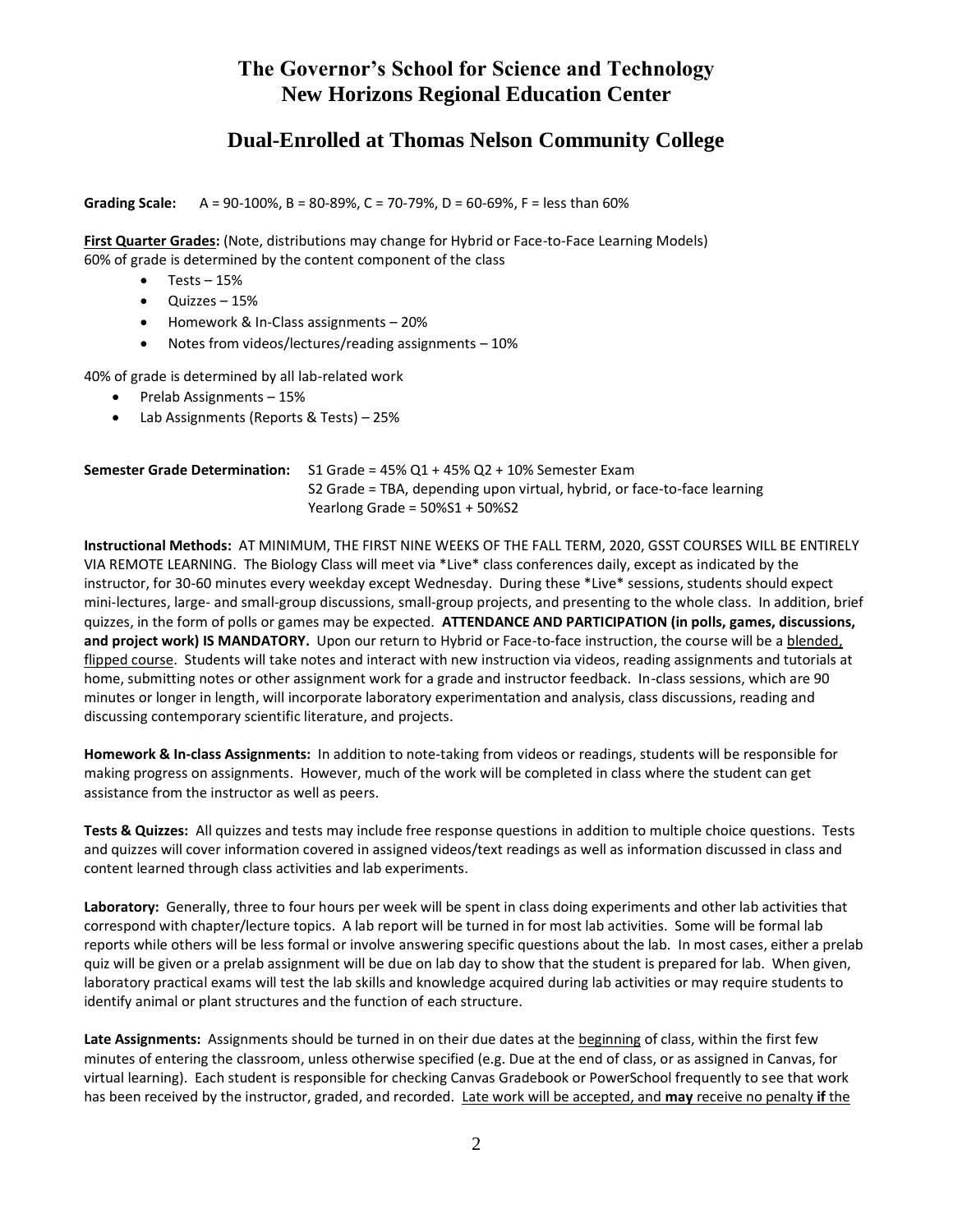# **Dual-Enrolled at Thomas Nelson Community College**

student has contacted the instructor and a **mutual agreement has been reached in advance**. However, unexcused submissions will incur a penalty of 10% per calendar day the assignment is late. **ASSIGNMENTS WILL NOT BE ACCEPTED MORE THAN 10 CALENDAR DAYS AFTER THE DUE DATE, except under the most critical of situations and only by advance agreement with the instructor.**Under such conditions, alternative assignments may be made by the instructor to accommodate extenuating circumstances. Since prelab assignments are done to prepare the student for the day's in-class lab activity, prelab assignments are **not** accepted late unless the student is absent on lab day, in which case, they are due on the first day of return.

**Absences:** Missing class is strongly discouraged! A great deal of learning occurs during each class period, whether we are meeting face-to-face or virtually.

- If an absence is *unexpected* (i.e., due to illness, family emergency, etc.) parent/guardian communication is expected within a day of the absence to explain the absence. Subsequent communication between the instructor and student will allow for mutual agreement for the terms of make-up work.
- Given both the virtual learning format of some portion of academic year 2020-21, planned absences due to doctor's appointments, taking care of family obligations, etc. will not greatly disrupt learning as the student has access, by agreement with the instructor, to attend the day's alternate live class session or to view the recording when it is available. When only the recording is viewed, a follow-up assignment will be given to make up for small group discussions, mid-session polling, etc. As missing classes deprives peers of the experience of the missing student's contributions, defaulting to viewing recordings is to be considered only as a last resort and will negatively impact the student's grade if done often without extenuating circumstances.
- Upon return to face-to-face learning and laboratories, the availability of laboratory materials (often LIVE organisms, enzymes with brief functional time-frames, etc.) will dictate whether or not make-up laboratory experience can occur. Under the circumstances that this is not possible, the instructor will provide the student data and expect a formal lab report (format to be discussed as needed to the topic) with background research citations in order to make up for the missed experience.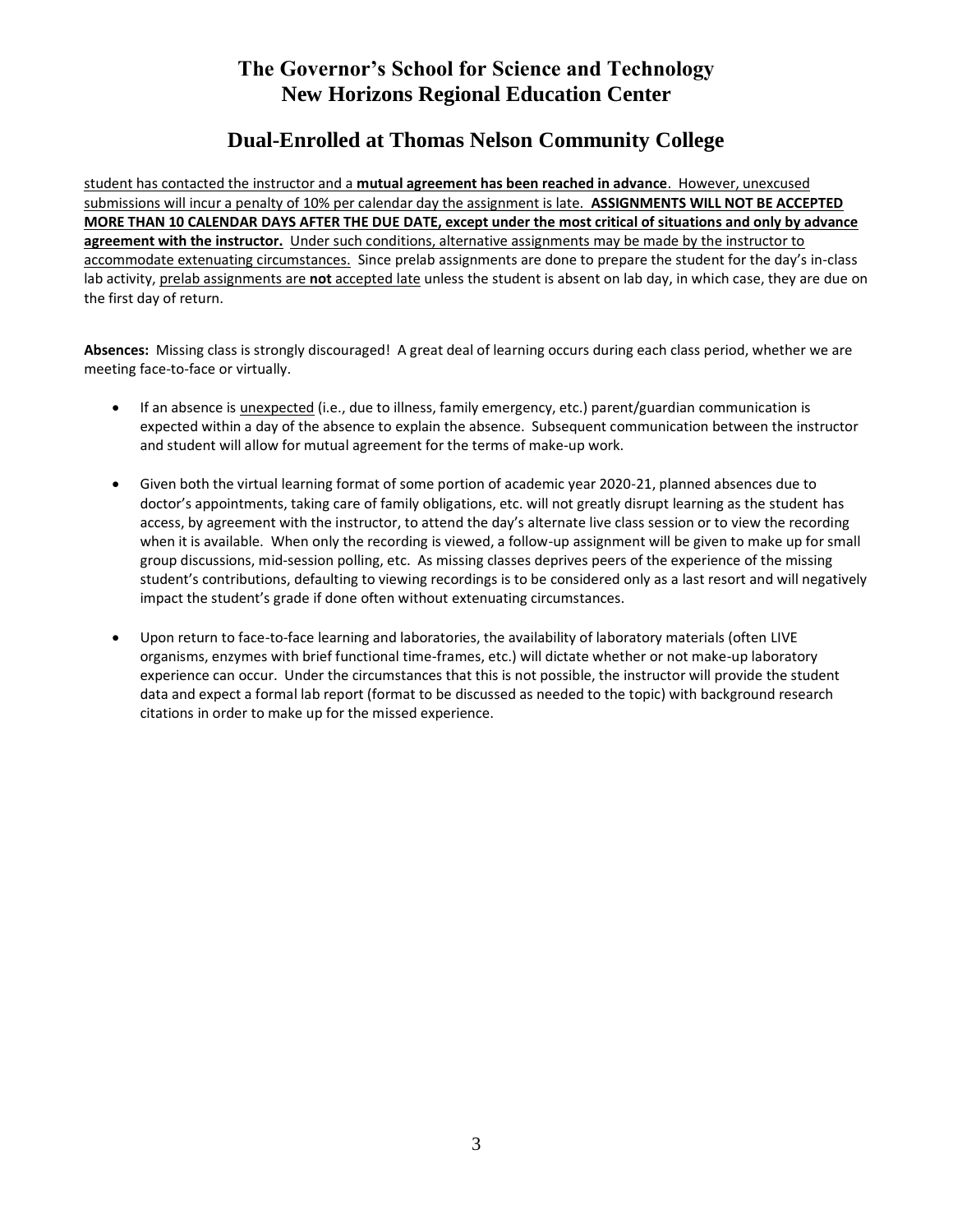## **Dual-Enrolled at Thomas Nelson Community College**

**Academic Integrity Guidelines:** All students are required to take responsibility for upholding everyone's honesty in the classroom. All students will sign a copy of the GSST Honor Pledge during the first week of school.

*The Pledge: "I pledge to support the Governor's School for Science and Technology (GSST) Code for Academic Work. I will refrain from any dishonesty or deception, such as cheating or plagiarizing, which are honor code violations, on any and all academic work. I am further aware that as a member of the academic community, I should report any suspected violations to an instructor."*

No form of cheating, copying, or plagiarizing will be tolerated. Homework and class assignments are independent work and should not be copied. Students may share lab data collected by members of their group, however lab reports and all other written assignments are to be done independently unless the assignment clearly states that it is group work. The level of collaboration allowed between students will be indicated on each assignment. In addition, students will read and sign the Appropriate Collaboration form to clarify types of assistance that are encouraged vs. not tolerated in this course.

In the case of copying, there will be **no determination of who copied from whom**; **all students involved will receive no credit for the assignment and the students involved may be referred to the GSST administration for disciplinary action**. Regarding tests and quizzes, if students share information during an assessment or look at notes or other written materials during the assessment, all students involved will receive no credit for the assessment and the students will be referred to the school's administration for disciplinary action.

To avoid plagiarism, all sources of literature and website research must be cited properly to give the author(s) credit. In addition, **such information will be summarized or paraphrased, never just copied from its source.**

Clearly, the virtual learning environment is one that presents many challenges to those checks on student self-discipline and integrity. The goal of the Governor's School is not only to help you to gain entry into top colleges and access learning and career opportunities, but to thrive and excel once you have gained that entry. To this end, we take the academic integrity of each of our students very seriously.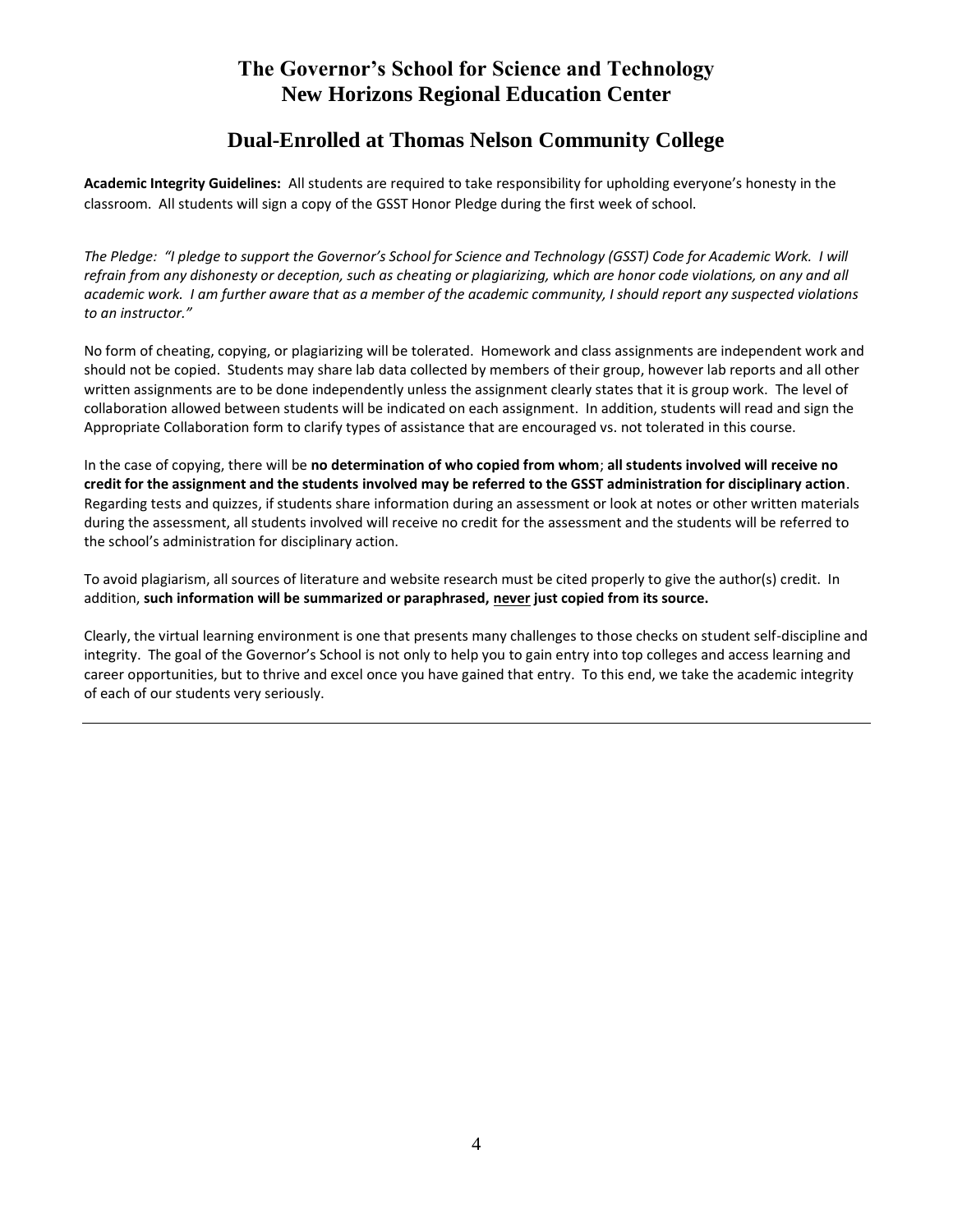## **Dual-Enrolled at Thomas Nelson Community College**

#### **Student Learning Outcome 1**

Students will be able to explain the processes by which energy enters living organisms and what happens as it passes between and through all levels of the biological hierarchy. Students will also be able to compare and contrast the processes by which matter moves through and between organisms/levels of organisms.

#### **Student Learning Outcome 2**

Students will be able explain how information is stored in biological systems, how it is accurately replicated, and how the information is processed and used by individual cells/organisms. Students should also be able to explain how that information flows between generations and the patterns of inheritance that result. Students should also be able to describe the application of these concepts.

#### **Student Learning Outcome 3**

Students will be able to explain the process of evolution by natural selection, including molecular influences and how that process has affected all life forms in the past and continues to do so today. Students should also be able to explain historical examples and current examples. Students should be able to summarize the evidence for evolution and modifications made to the basic Darwinian explanation.

#### **Student Learning Outcome 4**

Given different the levels within the hierarchy of science in general and biology in particular, students will be able to analyze the interrelationships between structural elements at that level and the functions performed. Students will also be able predict the resulting changes that may occur when a structural element of a hierarchy is changed.

## **Student Learning Outcome 5**

Given any biological system, students should be able explain how the parts of the system interact to make the functioning system a whole entity. Students should also be able to describe the emergent properties at any level within a biological system. Students should have experience applying the scientific process by using a model or simulation to describe a system and predict/demonstrate how changes in the model affect the system.

## **Student Learning Outcome 6**

Students will be able to explain the process by which science seeks to understand the world around us. This area should include the design of a hypothetical experiment to test a hypothesis either given to the student or derived by the student from observations provided. Students should be able to identify the role of observation in this process.

## **Student Learning Outcome 7**

Complete a dissection of a laboratory mammal and demonstrate knowledge of the anatomy and function of its systems.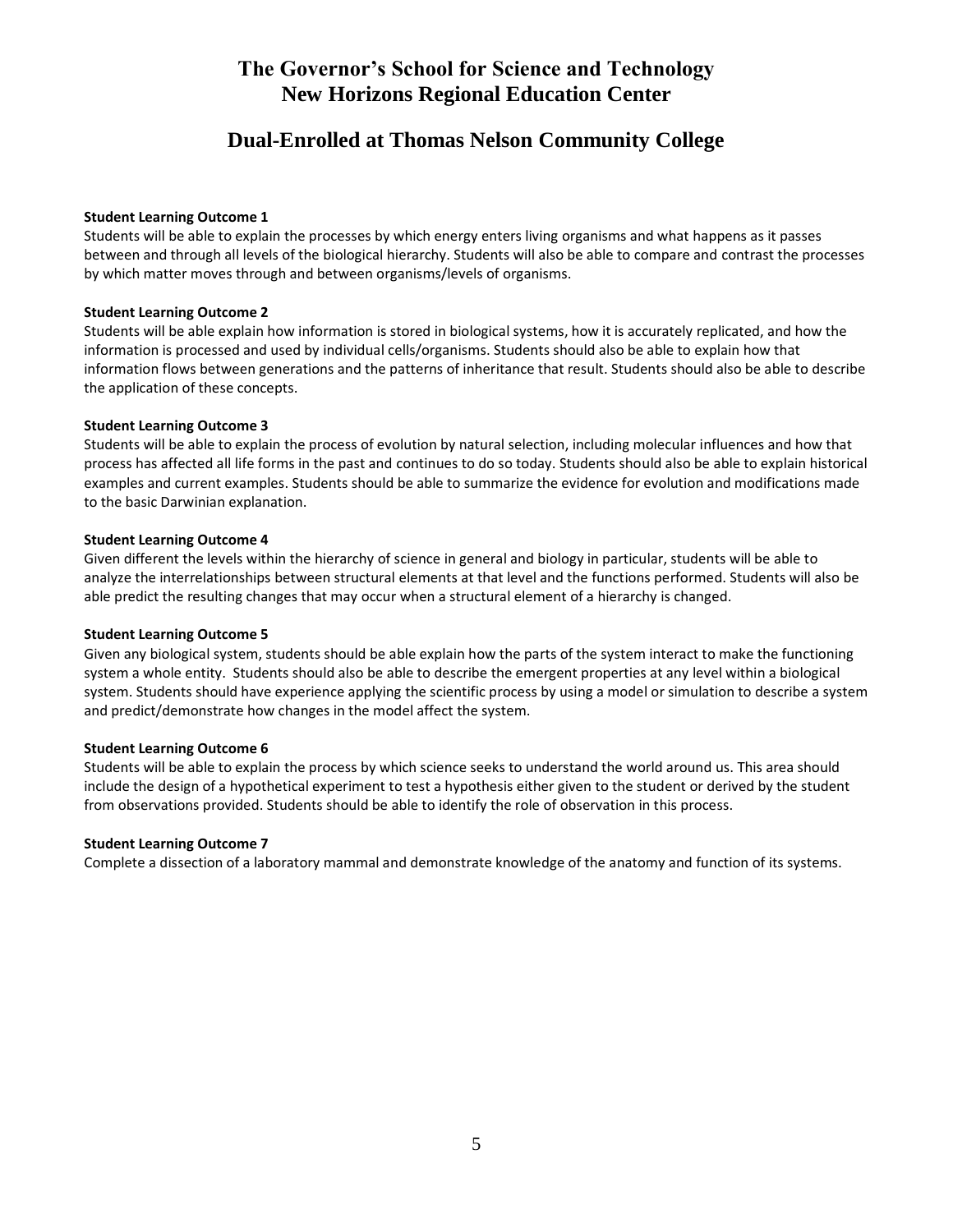## **Dual-Enrolled at Thomas Nelson Community College**

**Animal Dissections:** During the second semester, assuming we have initiated some face-to-face instruction, a variety of preserved animals will be dissected. This is a highly valuable learning experience that is strongly recommended. If a student prefers not to dissect, or if we find ourselves limited to virtual learning, comparative anatomy will be addressed via virtual dissection using software, internet videos and tutorials, as well as diagrams and photos from previously dissected organisms.

## **Classroom Expectations:** *These will change to reflect the learning format (virtual, hybrid, face-to-face)*

1. Be on time and be prepared to engage in the class! When class begins, 3-4 minutes after the start time, students are expected to have appropriate materials, be focused, ready to begin the day's activities.

2. During this academic year, while we are distance learning, attendance will be recorded as a function of participation in live sessions and group meetings, measured through real-time oral or written responses to discussion questions when students will be called upon by name to contribute, in-session polls, and immediate follow-up assignments.

3. Distance learning requires some shared etiquette. As you prepare to "join" the class conference, allow your microphone to be functional, but mute your microphone to prevent feedback. There will be times when students will be asked to have video ON, and it is hoped that students will comply with this request. Respectful dialogue, whether written in the Chat or stated aloud, is expected.

4. Each student is expected to pay attention and participate in class in a meaningful way. Students should take notes during lecture and class discussions, so they can track conversations and respond appropriately.

5. Inappropriate conduct will not be permitted. Your teacher will warn you if inappropriate conduct is observed. If a few verbal warnings are not effective at correcting an inappropriate behavior, a student's parent/guardian will be contacted and the GSST administration will be notified.

6. **Biology is a fascinating subject! It is expected that every member of the class will make a concerted effort to learn by working through lessons and assignments, delving into assigned readings and videos with a curious mind-set, and attempting to make connections between new and previous information.** The instructor will provide feedback to students in writing or verbally after assignments have been submitted and it is expected that the students will review and consider the feedback, to help the student improve in understanding and application.

7. For the duration of virtual learning, all assignments will be submitted and evaluated electronically. Due dates are posted for each assignment and late penalties apply. If a student has accommodations for extra time, the student must let the instructor know and have a guidance counselor provide documentation. Assignments will include lab activities and answers to thought questions, tutorials and quizzes in MasteringBiology (linked to our Canvas course), assignments that are uploaded as documents, pdf, videos, and photos as jpeg. Because photos of written assignments are generally illegible, it is required that these assignments are done electronically and submitted, or scanned (table-top scanner or scanning app on personal device) and uploaded. **Office Lens for Android and Genius Scan for iPhone are two quality free scanning apps.**

8. The instructor can only be an advocate for the student if the student communicates with the instructor. Every effort to coach and guide students to their highest success will be made. However, expectations will not be lowered.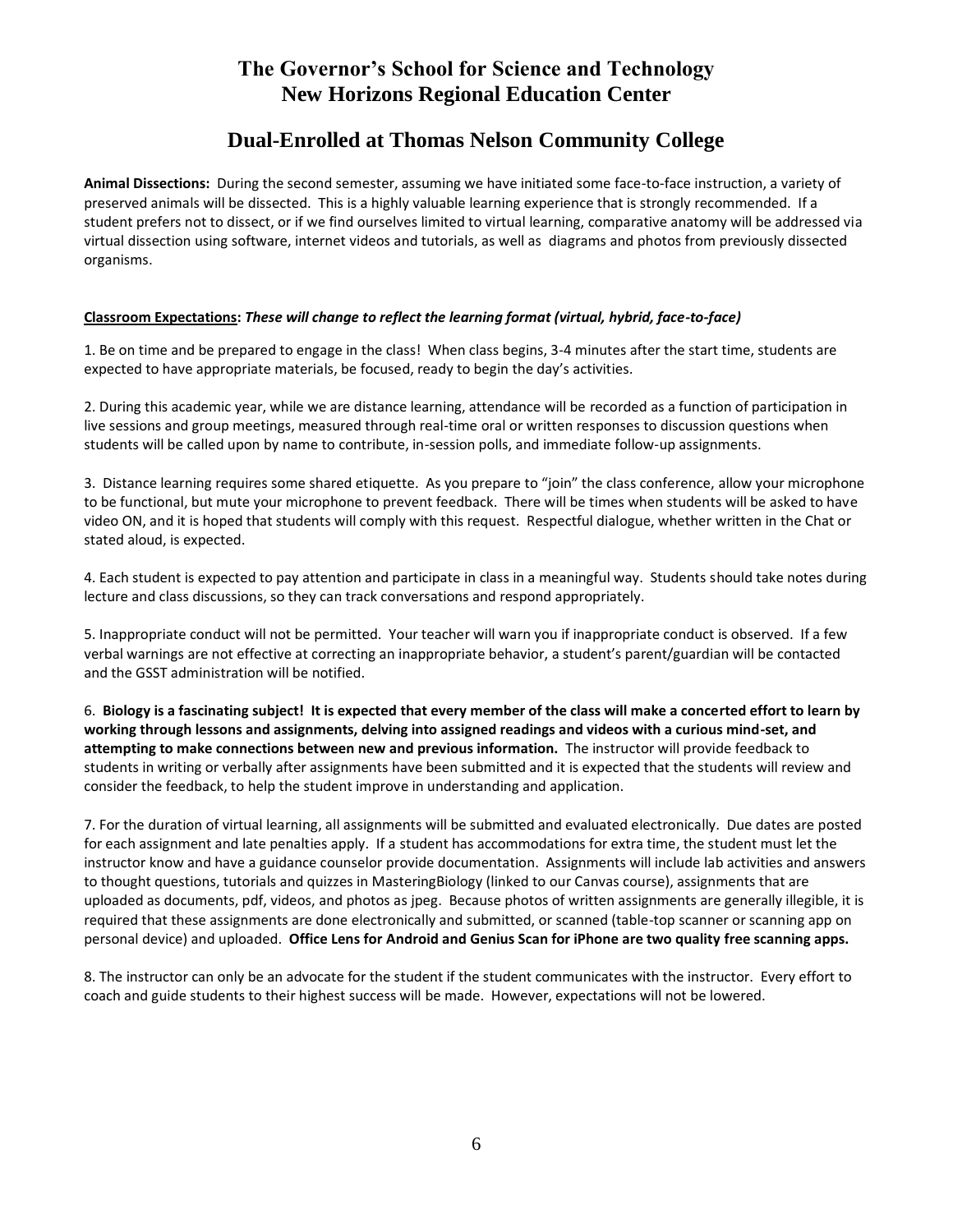# **Dual-Enrolled at Thomas Nelson Community College**

#### **Topic Schedule for 2020-2021.**

Please note that this schedule may change. Topics may be rearranged, added, or eliminated.

### **FALL SEMESTER:**

#### **Chemical Basis of Life**

Properties of Water (Chapter 3) Chemical Bonds, Uniqueness of Carbon, Functional Groups (Chapter 4) Biological Macromolecules (Chapter 5)

## **Cell Structure**

The Anatomy and Physiology of the Cell and the Importance of the Cell Membrane (Chapters 6 & 7)

#### **Metabolism**

Mechanisms of Cell Communication and the Roles of Enzymes in Cells (Chapters 8 & 11)

#### **Photosynthesis & Release of Energy**

Important Biochemical reactions: Cellular Respiration and Fermentation (Chapter 9)

Photosynthesis (Chapter 10)

## **Cell Reproduction, Mitosis and Meiosis**

The Cell Cycle, Regulation of the Cell Cycle, and Cancer (Chapter 12)

Meiosis & Gamete Production (Chapter 13)

#### **Inheritance Patterns and Role of Chromosomes**

Mendelian Genetics and the Role of Chromosomes in Inheritance (Chapters 14 & 15)

## **Evidence and Processes of Evolution**

Population Genetics, Natural Selection, and Evolution (Chapters 22-24)